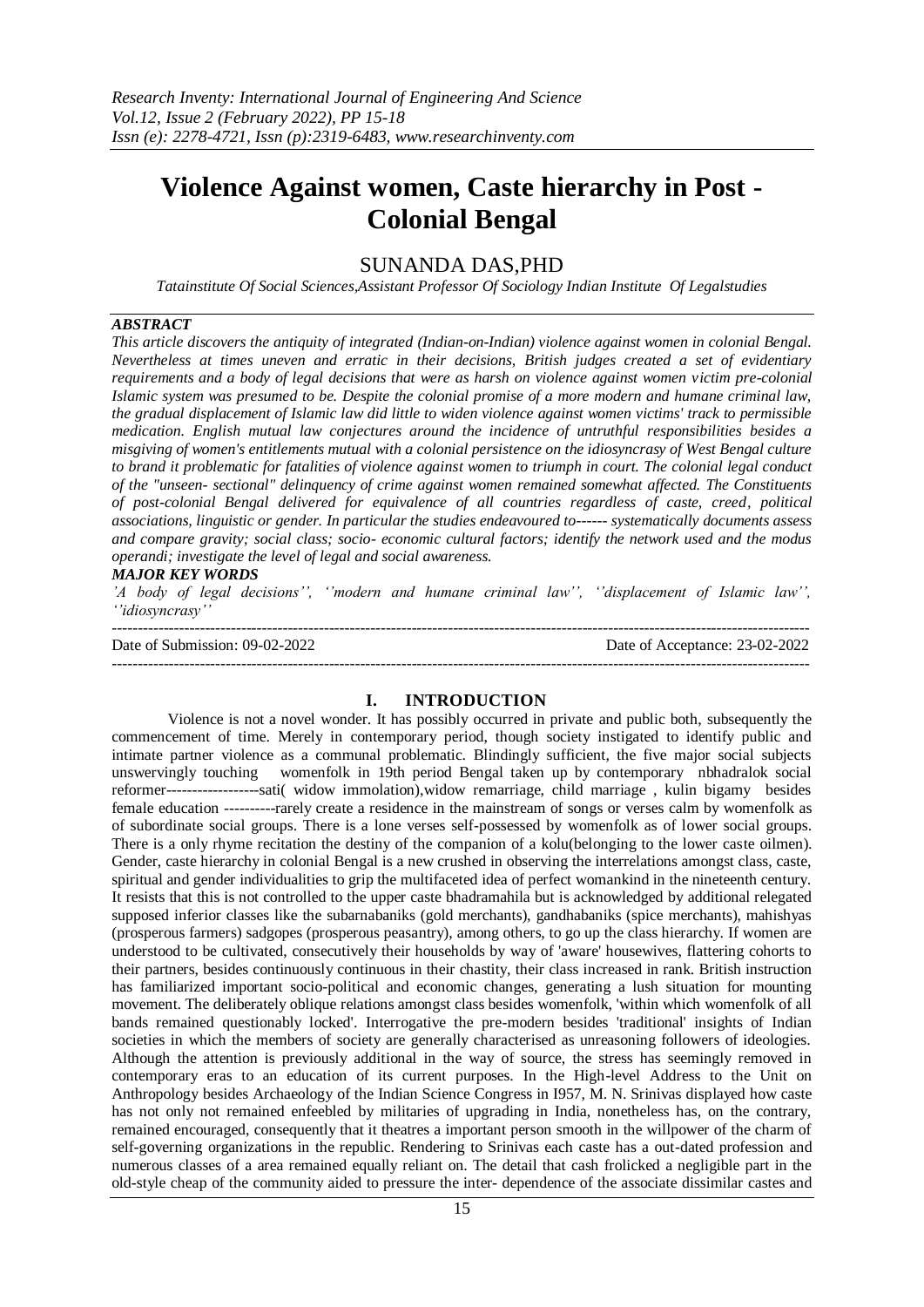classes. To him, a term of abuse occasionally heard in the village gives an inkling of the villagers' attitude to traditional occupation. What is it you are doing, you addakasubi? Kasubu is occupation , and a person referred to his hereditary occupation as nammakasubu(our occupation).A caste or jati was also a commensal group in the sense that food cooked by any adult member of the caste was acceptable to all the others. Sometimes, the men of two different jatis such as peasants and Shepherds eat food cooked by each other while the womnen do not. At the huge collective dinners food usuyally coocked and serve by men volunteers. Within the household, however, it is the women who coock. The maintenance of the separateness of castes and of the structural distance between them isachieved through the ideas of purity and pollution. A caste is pure in relation to a lower caste and impure in relation to a higher. The higher caste is prohibited from accepting coock food or drinking water from the lower. In extreme cases as between Brahmin and Harijan, a minimum physical distance had to be maintained

#### CASTE HIERARCHY AMONG WOMEN

The idea of hierarchy is present everywhere. Each man belonged to a caste which forms part of a system of ranked castes. Particular elements of culture such as diet, occupation and custom and ritual are distinguished as higher and lower; thus there is higher as well as a lower diet, and superior as well as inferior occupations. Gendered violence in colonial India through focusing on sexual violence against men. Rather than seeking to "recover" the "submerged" history of sexual violence against men, I interrogate the traces of such violence in the colonial archive to consider how and why the sexual violation of Indian men was able to enter the colonial archive. In light, moreover, of the refusal of colonial officials to name such violence as a sex crime. Dalit women physical and sexual violence cannot be separated from their caste positions. Dalit women's vulnerabilities multiply when they find themselves in economically, socially and culturally vulnerable position. More often, their resistance, dissent, or questioning triggers violent reaction. A 19-year-old Dalit girl from Hathras went to get fodder for her animals on September 14 with her mother. She never returned. She was allegedly gang raped, and tortured; her tongue cut, and her spine broken by four dominant caste men. These men belonging to the Thakur caste reportedly knew her, and were in a 20-year-old feud with her family, as per reports. On September 29. It has been 3,000 years since the caste system established Hinduism hierarchy in India and 68 years since it was outlawed. Yet, Dalit women face an increasing amount of sexual violence on a daily basis.

#### Systematically documents assess and compare gravity

Domestic violence against women is the top gender-related crime, while there has been a marginal increase in rapes as well as overall crime in the country, according to data released by the National Crime Records Bureau (NCRB) for 2018. The data, released Wednesday, also pegged Uttar Pradesh as the most unsafe for women while Madhya Pradesh recorded the most rape cases.

The number of sedition cases have doubled across the country, as compared to 2016, while civilian deaths due to police action, according to the data, have dropped drastically from 786 in 2017 to 112 in 2018.

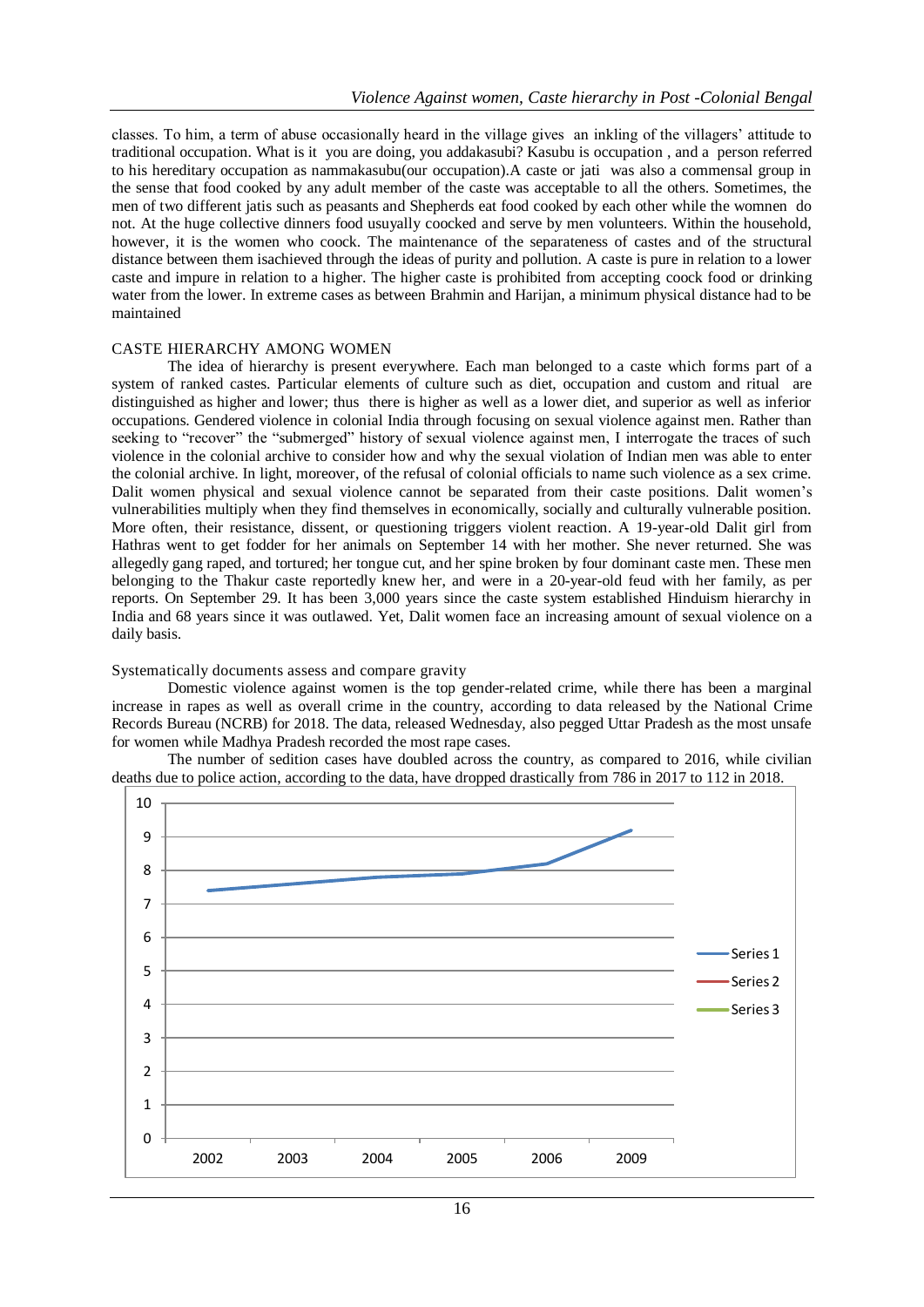### SOURCE NATIONAL CRIME RECORDS BUREAU, NEW DELHI, 2013

The National Crime Records Bureau (NCRB) data on crimes against women, including trafficking in West Bengal, have shown alarming highs. The NCRB report for 2016, which was released on November 30, 2017, recorded 283 incidents and 307 victims under Section 326A (acid attack) and Section 326B (attempt to carry out an acid attack) in the country. Of these, West Bengal recorded 76 incidents of such attacks and about 83 victims, accounting for 26% of all incidents and 27% of victims. Uttar Pradesh, the most populous state in the country with almost double the population of West Bengal, recorded 57 incidents and 61 victims

The NCRB report for 2016, which was released on November 30, 2017, recorded 283 incidents and 307 victims under Section 326A (acid attack) and Section 326B (attempt to carry out an acid attack) in the country. Of these, West Bengal recorded 76 incidents of such attacks and about 83 victims, accounting for 26% of all incidents and 27% of victims. Uttar Pradesh, the most populous state in the country with almost double the population of West Bengal, recorded 57 incidents and 61 victims. Acid attacks are not the only crime directed at women in Bengal. One of the highest contributors of crime against women are cases registered under Section 498A of the IPC (cruelty by husband or his relatives). During 2016, 1,10,434 cases were registered across the country, of which West Bengal recorded 19,305 cases (over 17% of the total cases in the country).

When it comes to human trafficking, West Bengal is not only the highest contributor to the crime but it alone accounts for 44% of all cases nationally. Of the 8,132 cases of human trafficking reported in 2016, West Bengal accounted for 3,579 cases. In terms of missing children, which is related to human trafficking, the State recorded 8,335 cases of children gone missing in 2016. As the State shares a border with Bangladesh, Nepal and Bhutan, it has become a transit route in human trafficking. The distress-ridden tea gardens of north Bengal, the remote islands of Sunderbans and the districts of Malda and Murshidabad with poor human development indicators and high density of population serve as ideal source point for traffickers luring young girls on the pretext of jobs or marriage to other States. Some experts say that the number of cases of human trafficking are high as the police are proactive in registering cases of human trafficking and missing children. One of the aims of the Kanyashree Prakalpa launched by the West Bengal government was to curb trafficking by providing conditional cash transfer to school-going girls but the numbers clarify that a lot more needs to be done.

West Bengal has been recording a high crime rate against women over the past several years. In 2016, West Bengal ranked second with 32,513 cases of crime against women, contributing 9.6% to all such crimes in the country. Uttar Pradesh with over 17% of the female population of the country — Bengal has  $7.5\%$  accounted for 14.5% of all crimes against women. But despite the high levels of crimes against women, it has failed to garner adequate attention from the authorities. The State government has not taken note of the numbers, and the Opposition too has not raised the issue.

Statutory bodies such as the West Bengal Women's Commission and the West Bengal Commission for Protection of Child Rights have failed to put any system in place by which crimes against women and child trafficking can be arrested. According to non-governmental organisations working in the field, the commissions need to improve victims' access to legal services and put in place concrete steps that can act as a safety net for women and children. The overall conviction rate for crime against women in India stands at 18.9 %. For West Bengal, the conviction rate is the lowest in the country at 3.3 %.

Identify the network used and the modus operandi; investigate the level of legal and social awareness

Trafficking patterns and routes are often highly complex,ranging from trafficking within one country to cross border trafficking. In India trafficking within the country in the form of both intra and interstate transportations is also widespread. Trafficking being an organized international crime depends on those illicit conduits and channels that are particularly available at international and inter- state borders apart from certain strategic hubs and transit points. From this point of view , West Bengal needs special attention because of its geographical location. The state isbusy destination and transit point from Bangladesh and Nepal. A total of 8,132 cases of human trafficking were reported in the country with West Bengal reporting the highest number of cases (3,579)," said the National Crime Records Bureau (NCRB) in Delhi today, releasing figures for 2016. That's a 44 per cent share of the national total. From second place to first should be something to celebrate. But not in the case of West Bengal which has recorded the highest number of cases of human trafficking in 2016, replacing Assam which had aced the list for the previous year.

"A total of 8,132 cases of human trafficking were reported in the country with West Bengal reporting the highest number of cases (3,579)," said the National Crime Records Bureau (NCRB) in Delhi today, releasing figures for 2016. That's a 44 per cent share of the national total.